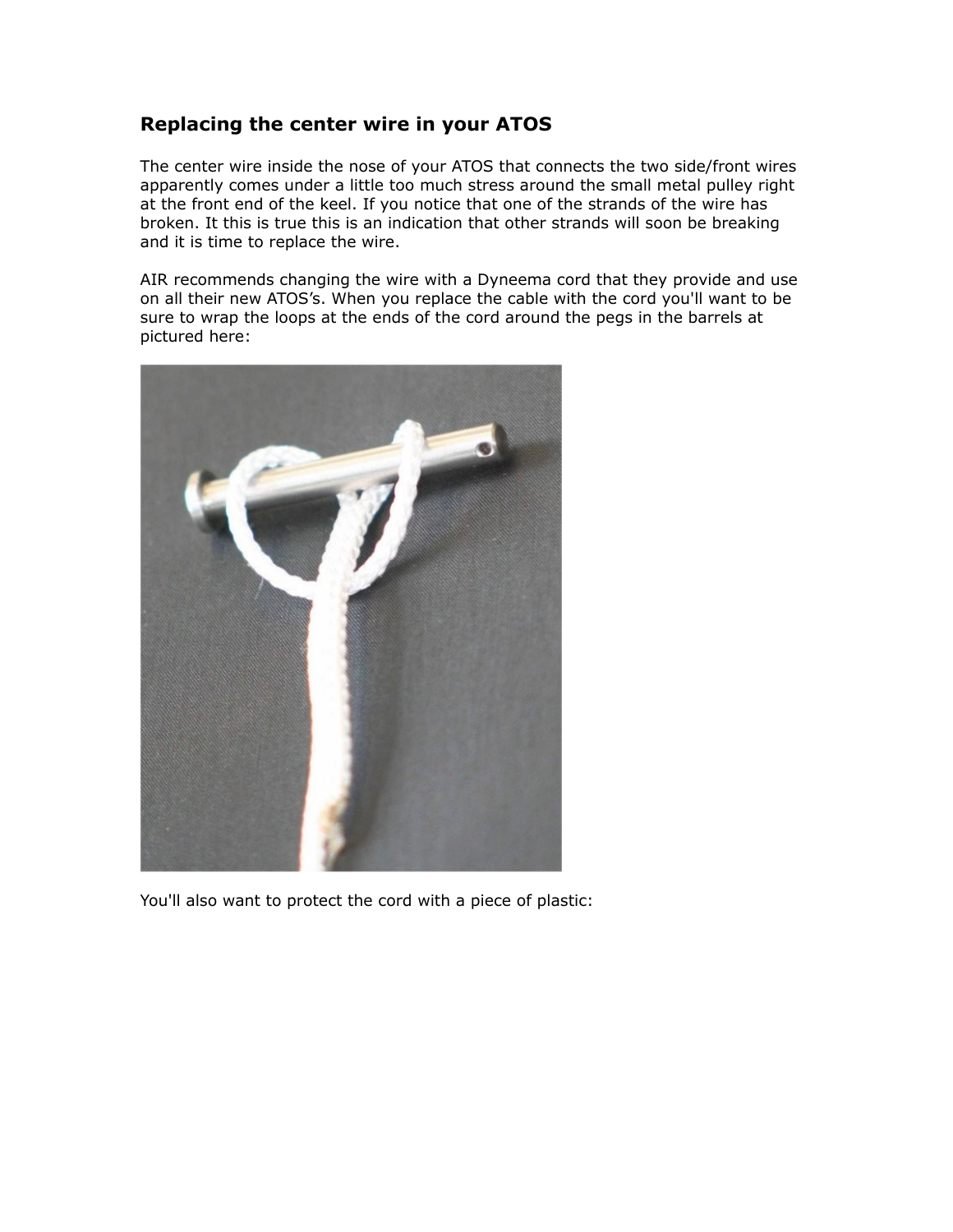

Felix writes: "The plastic tube has to be in the metal tube as well in order to protect the dyneema rope for sharp edges at the steel tube. It must be impossible to bring the dyneema rope in contact with the steel tube."

Now you want to make sure that the tension on your side wires, which is determined by the length of this center cord and the lengths of the side wires, is quite tight. Felix writes: "Important: The complete wire must be between 1 and 2 cm shorter about (0.5 inch) than it has to be to fit to the quick pin. 1-2 cm tension!"

My particular Dyneema cord was 2" too long and this is what the side wire looked like when I first installed the new Dyneema cord:



It went way past the down tube pit pin. Bob Lane took 2" out of the cord for me resewing it. Then the side wires were very tight after this fix.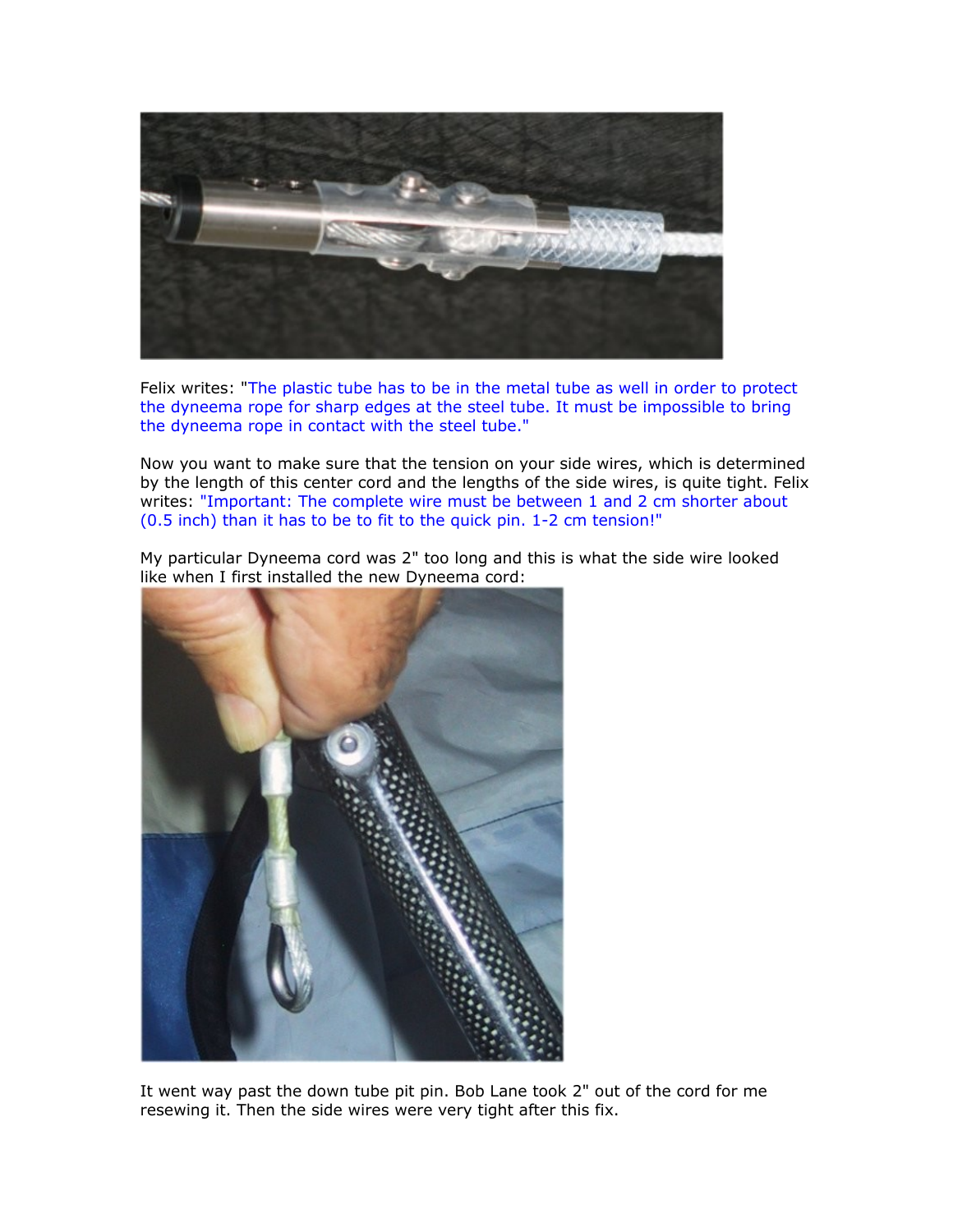You want to be sure that the control frame is very tight so that it doesn't flop around as you are flying.

You'll want to check your spoilerons to determine when you move the control frame from side to side that the spoilerons rise the same amount of movement to each side of the control frame.

Jim Lamb [<jlamb@inavia.net>](mailto:jlamb@inavia.net), ATOS USA, writes:

Originally the ATOS models C, V, VX, and early VR, were shipped with a 2mm stainless wire. It was replaced with a 2.5mm zinc coated steel wire when premature wear was observed. The problem was work hardening of the wire across the nose pulley radius. The zinc coated steel was more flexible and has performed much better.

However, as of October of 2005, a Dyneema rope has been certified by DHV as replacement for the 2.5mm zinc coated steel wire. Testing has shown it not only to exceed the strength requirements, but it is also far superior in wear to steel while not exhibiting the sudden, undesirable failure modes.

The Dyneema was tested along with both other steel wires through hours of cycles on the test bed picture below.



Click picture above to see video.

It provided for normal max loads and allowed the plane of the wires/dyneema to be slightly offset to the pulley such as might occur with a glider that has it's nose angle set incorrectly. This causes excess wear in that the line will then ride the edge of the stainless pulley. After many hours of continual cycles, the 2mm showed significant wear and broken strands. The 2.5mm showed wear consistent with an approximate 200+hr season with one broken stand while the Dyneema displayed minimal wear. The Dyneema runs smooth while the slow accumulation of wear is easy to observe and is consistent the failure mode of a 'rope' as opposed to the sudden failure of a steel wire.

We currently recommend the 2.5mm wire be replaced every 100 hrs, every season,